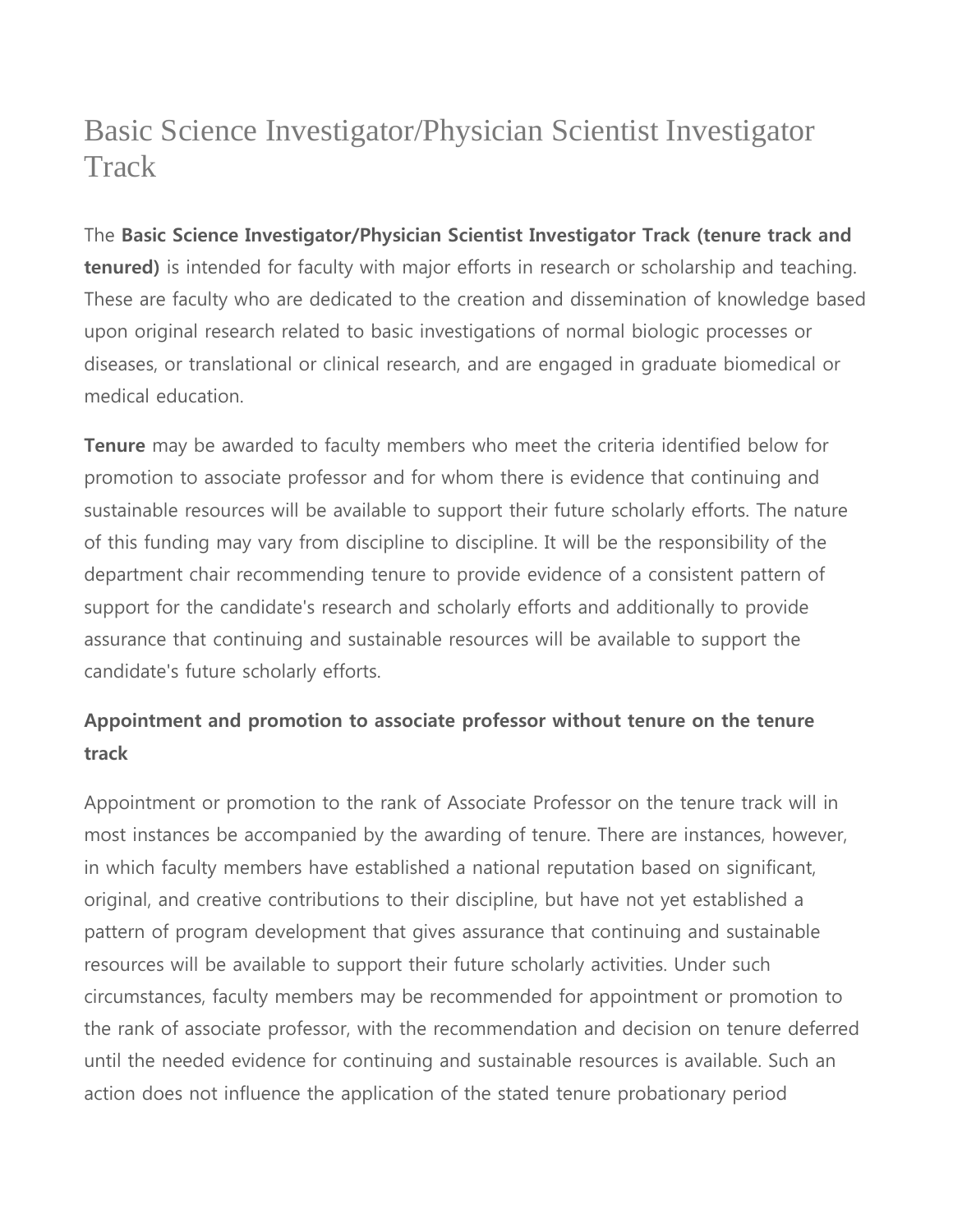## (Approved by VUSM Executive Faculty 12/17/03)

## **Criteria for Appointment to the Tenured Rank of Associate Professor**

Promotion to Associate Professor on the **Basic Science Investigator/Physician Scientist Investigator Track**, requires: 1) excellence in research, scholarship, or creative expression in one's discipline of sufficiently high quality to gain favorable recognition within one's discipline at the national level; 2) a high level of effectiveness in teaching. Vanderbilt expects the quality of achievement in research, scholarship, or creative expression and in teaching to be equivalent to that required for tenure at other major research universities. In addition, Vanderbilt expects satisfactory performance in the area of (3) service for the award of tenure.

### 1. **Research, Scholarship or Creative Expression**

Research or scholarship is a sine qua non of all tenured academic appointments. The conduct of research of high quality or other evidence of scholarship or creative expression is a necessary requirement for advancement. Research and/or scholarship includes the discovery, development, and dissemination of new knowledge or understanding regardless of whether this takes place in a laboratory, clinical or teaching setting. Scholarly activity may also consist of innovative conceptualizations or novel solutions to health care problems that receive national recognition. Candidates considered for tenure have already achieved and show promise of continuing to achieve a high level of excellence in their contributions to their discipline or profession. By the time of tenure review, they must have completed and made available research, scholarship, or other original contributions of such high quality as to gain favorable recognition within their discipline at the national level. Such recognition will usually be based on the unique and creative nature of the candidate's contributions.

Certain types of activities are generally recognized as demonstrative of an individual's stature in research or scholarship:

A. The conduct of meritorious, independent and original research and/or scholarship in a sustained fashion that makes a significant contribution to new knowledge. This activity may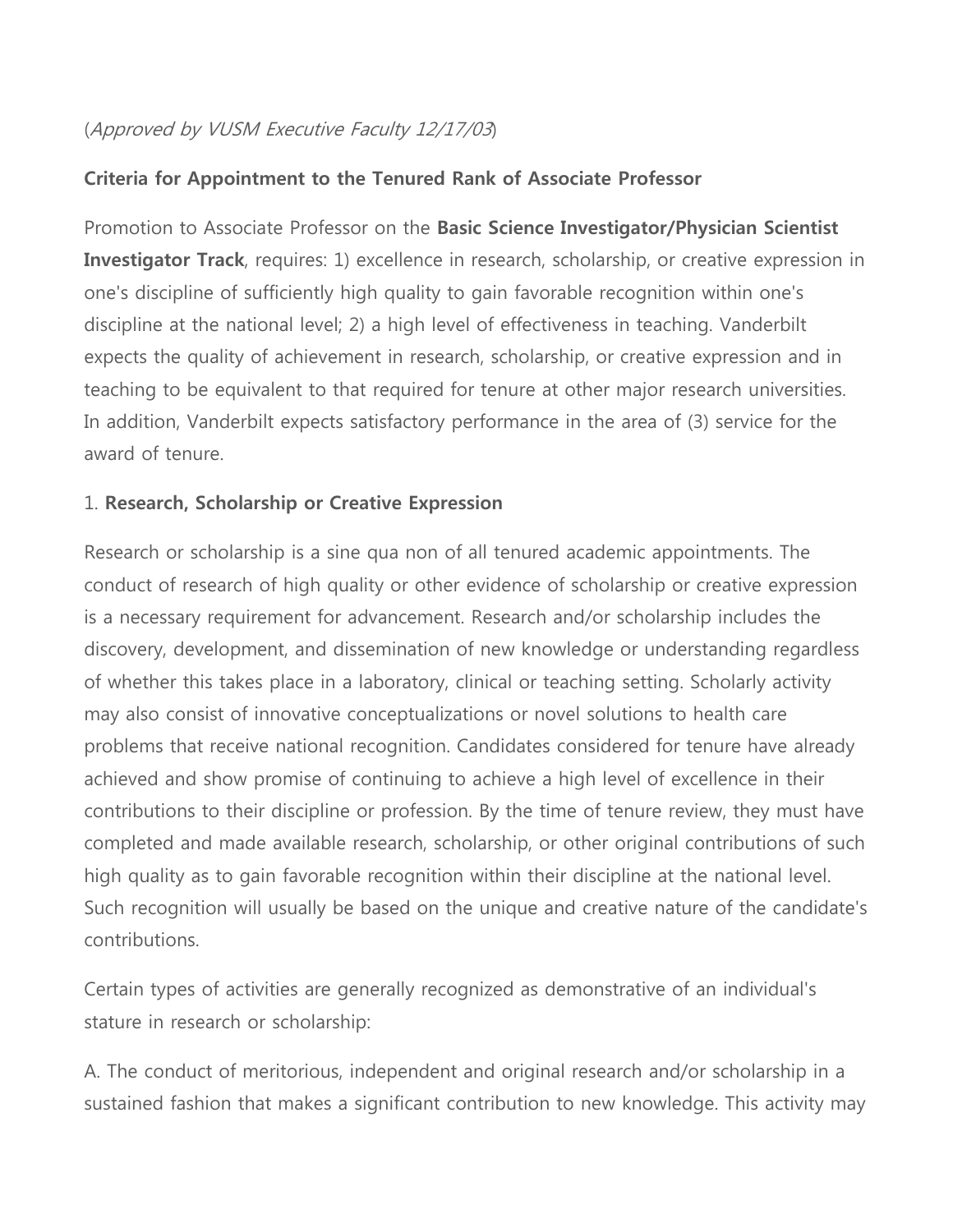be assessed in a number of ways.

- Identification and evaluation by leaders in the field of the specific contribution of the individual, the importance of the contributions, and an assessment of the investigator's stature within the scientific community.
- Sustained publication of independent research and/or scholarly writings in the leading peer-reviewed journals of the individual's area of endeavor. Quality rather than quantity of publications is important. Vanderbilt recognizes the critical importance of collaboration ("team science") in research and scholarly activity and that the contributions of middle authors in multi-authored publications are often seminal and of the highest quality. When the research and/or scholarship is pursued in a collaborative fashion and results in multi-authored publications, the specific contributions of the candidate must be clear and significant. The candidate 's role can be described via the **Critical Reference Form** [\(PDF](https://medschool.vanderbilt.edu/faculty/files/faculty/public_files/criticalReferences.pdf) or [MSWord\)](https://medschool.vanderbilt.edu/faculty/files/faculty/public_files/criticalReferences.doc) that must be included in the promotion dossier. In addition, the chair, the manuscript's senior author, and external correspondents can make an assessment of the quality and impact of a middle author's contribution.
- Peer recognition demonstrated by invited participation in major scientific meetings; invited authorship of books, monographs, book chapters and critical reviews; the receipt of honors for scientific achievements; and election or selection to membership and/or leadership positions in professional organizations.

B. The recognition by peers of the quality of research or scholarship as indicated by the receipt of funding from such organizations as the National Institutes of Health, Veterans Administration, national scientific organizations, and other peer-reviewed funding agencies.

C. The attraction and training of graduate students and postdoctoral fellows in the scientific field of interest of the investigator.

D. Membership on scientific and professional advisory committees at the national and international levels, e.g., NIH study sections, National Research Council, national professional societies, and national commissions and task forces.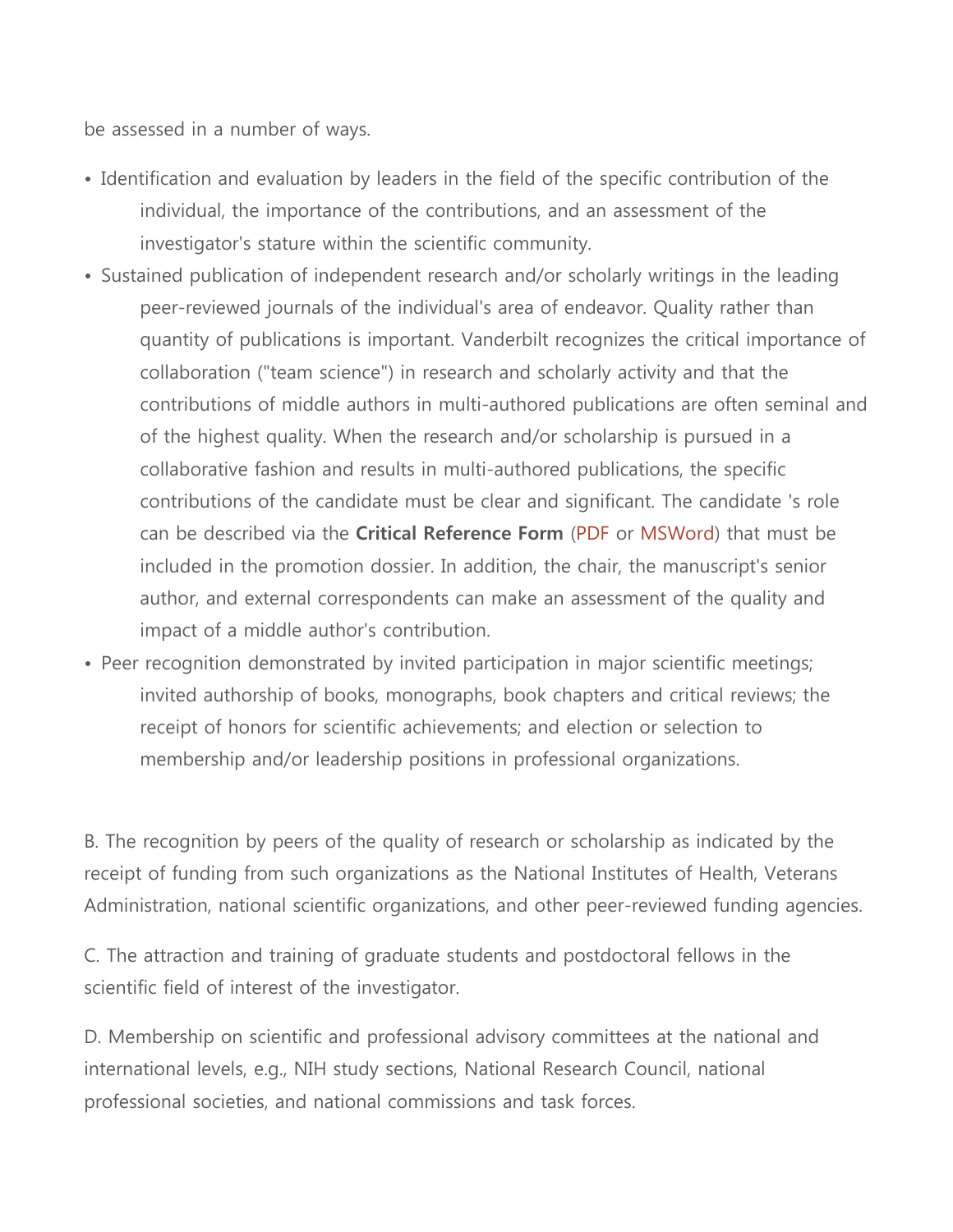E. Editorial activities and regular reviewing for a learned or scientific journal.

F. The performance of patient care related activities in a manner that extends beyond routine management and is characteristic of the scholarly, creative clinician. Evidence of such a scholarly approach to clinical practice would include:

- Publication of major papers, chapters and books that integrate, synthesize, and summarize the clinical literature for other clinicians.
- Publication of case reports and other clinical articles.
- Introduction of innovative advances to clinical medicine, documented by appropriate publications and reflecting the individual's status as being on the "cutting edge" of issues in clinical management.
- Evaluation by peers from within the institution, the local community, regionally, and nationally that provides evidence of the individual's influence on clinical practice.
- Invited participation in clinical conferences, rounds, seminars, and similar activities outside the institution in regional, national, or international settings.

#### 2. **Teaching**

Teaching has a central role within the University, and all candidates for promotion are required to have participated and demonstrated a high level of effectiveness in this activity. Teaching takes numerous forms. It occurs in lecture rooms, small discussion groups and seminars; in the supervision of medical and graduate students and postdoctoral trainees, including residents and other professionals on the campus and in the community; in the laboratory research setting; and in the clinical care setting, within the hospital and ambulatory care clinics, in exam rooms, at the bedside, and during clinical rounds. To meet tenure standards in teaching, candidates must demonstrate a high level of effectiveness in at least one of the numerous forms that teaching takes in our School of Medicine.

The degree of documentation should be sufficient to demonstrate a high level of effectiveness in teaching. While it is recognized that documentation of the level and degree of involvement of faculty in teaching does not necessarily indicate the effectiveness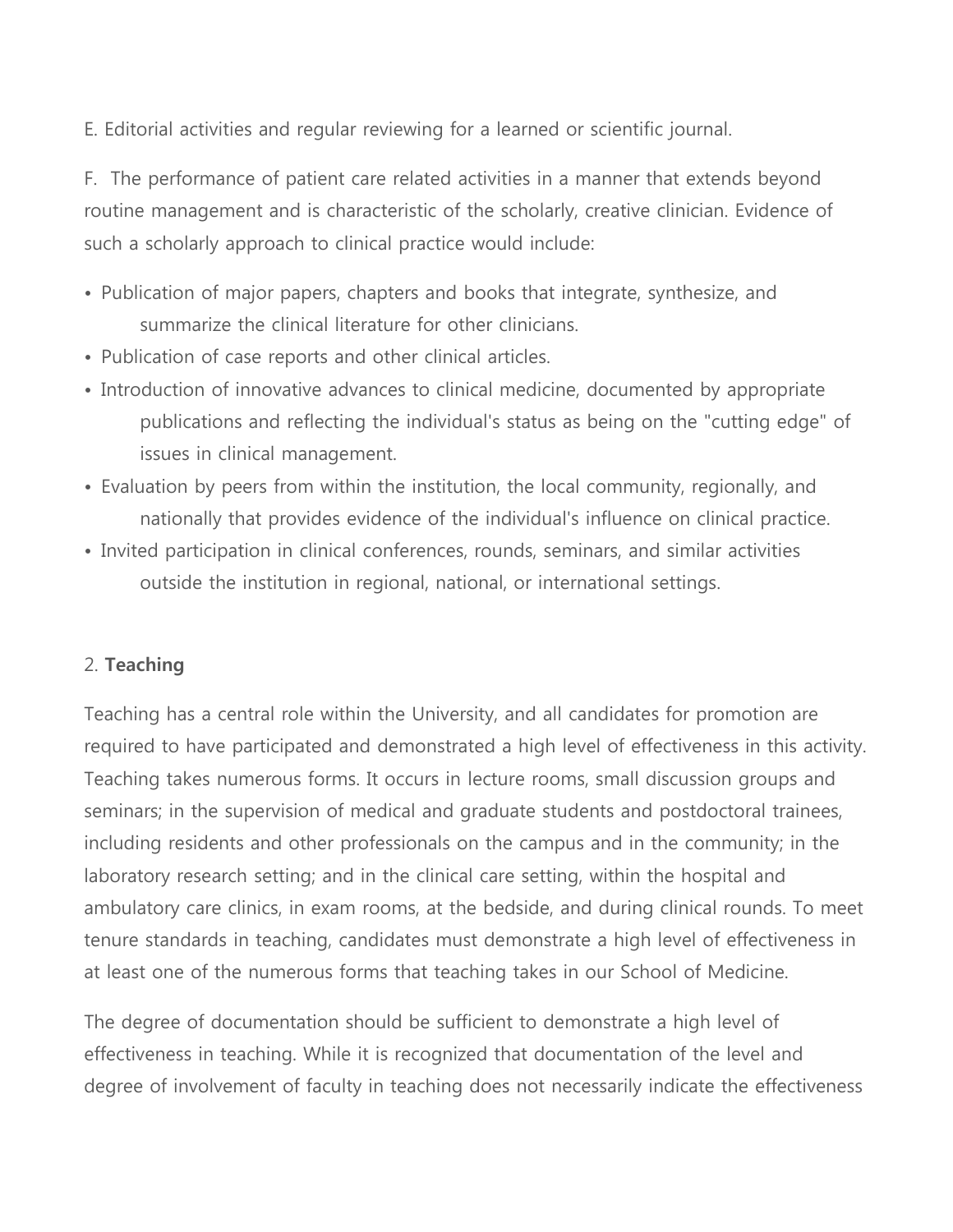of performance, such information when collected over a period of time is a useful index of the interest, involvement, and competence of the individual as a teacher. (See the **Documentation of Teaching Form** in [PDF](https://medschool.vanderbilt.edu/faculty/files/faculty/public_files/TeachingForm.pdf) or [MSWord](https://medschool.vanderbilt.edu/faculty/files/faculty/public_files/TeachingForm.doc) or the [VUSM electronic educator's](https://medapps.mc.vanderbilt.edu/eduport)  [portfolio.](https://medapps.mc.vanderbilt.edu/eduport)) Some of the more common information used in the assessment of teaching activities and effectiveness are:

A. A record of courses taught over the past several years with information about the individual's contact time, specific contributions in multi-instructor courses, the number and type of students enrolled, and the level of subject matter covered. Included in this category is participation in lectures, laboratories, seminars, conferences, tutorials and other similar activities.

B. Documentation of the extent of non-classroom teaching over the preceding years, such as supervising and advising medical and graduate students, residents, and postdoctoral fellows; presentations at various clinical rounds; and bedside teaching.

C. Description of special contributions made toward achieving the teaching goals of the department and the school.

D. The individual's role in the development and planning of current and new courses, or new and effective approaches to teaching as exemplified by manuals, textbooks, audiovisual aids, curriculum development, and other special accomplishments.

E. Evaluations of the individual's effectiveness as a teacher, as assessed formally and informally by students, graduates, house staff and peers. Such evaluations might address:

- Command of and enthusiasm for the subject, including the continuous inclusion of new knowledge;
- Effectiveness in organizing and clarity in presenting material;
- Ability to guide and evaluate student learning, to arouse student curiosity, to stimulate student creativity; and,
- Sensitivity to the needs of students. Testimonials should be representative and balanced, and should reflect a consistent pattern over a period of time. Care must also be taken to distinguish teaching effectiveness from popularity.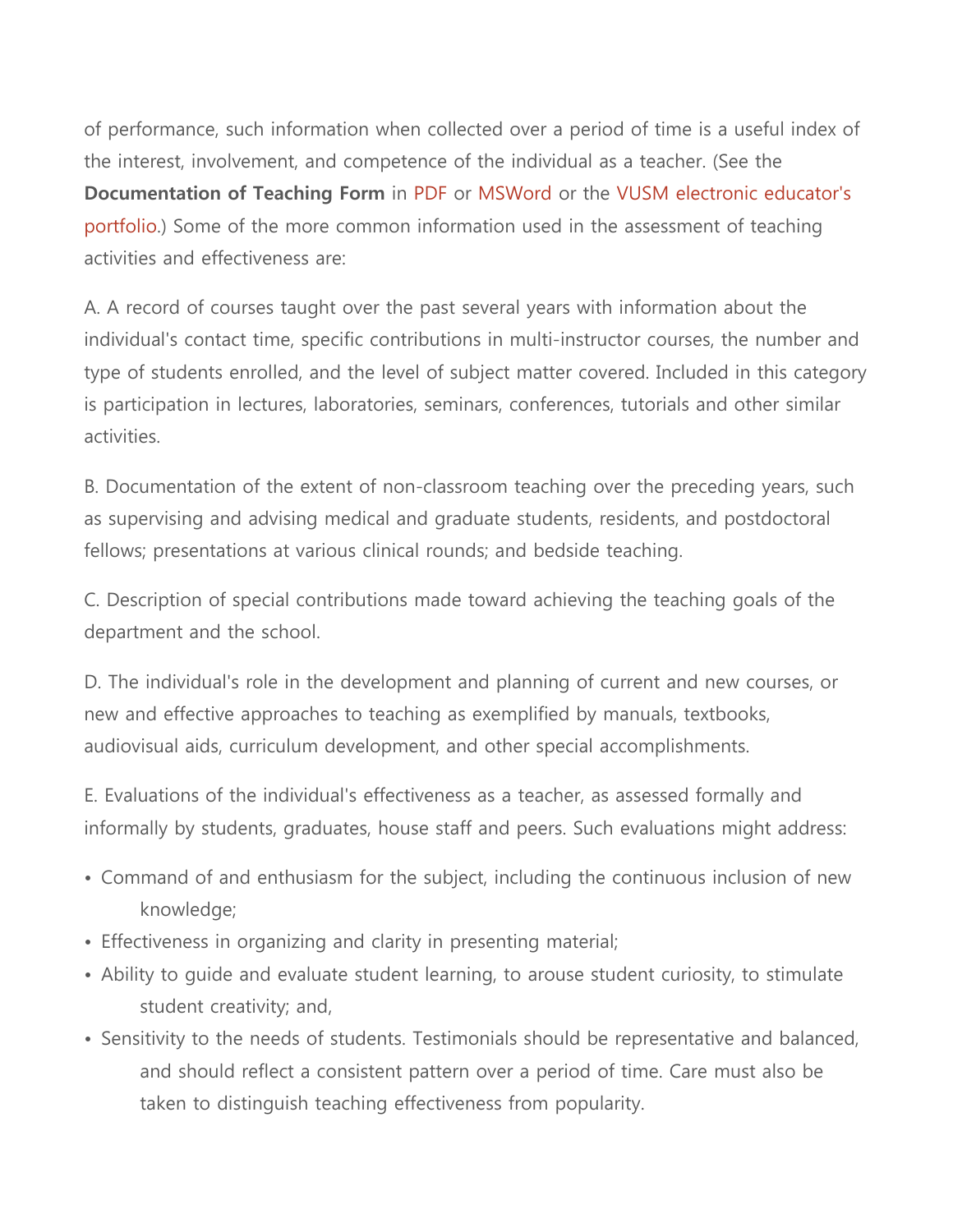F. Invited participation in extramural teaching activities at the regional, national, and international levels, as exemplified by major involvement in selected workshops and symposia and by the presentation of honorary lectures and visiting professorships.

G. The receipt of individual awards and honors specifically recognizing teaching skills.

### 3. **Service**

Faculty members have obligations in such areas as internal governance, university outreach, patient care and other professional services to the department, School, University and community, and contributions to professional and learned societies. Vanderbilt expects its tenure track faculty to assume a fair share of such service and to perform it satisfactorily.

## **Appointment and Promotion to Tenured Professor**

The standards applicable for promotion to full Professor on the **Basic Science Investigator/Physician Scientist Investigator Track** are the same as those specified above for consideration for the award of tenure at the rank of associate professor except that the indicators of excellence in scholarship shall be substantial and more completely developed. The expectation is that full Professors at Vanderbilt are regarded nationally or internationally as leading figures in their field. Time in position is not sufficient justification for promotion to Professor, and a record of enhanced productivity subsequent to the previous promotion is required. Promotion to the position of Professor with tenure can occur from either the tenure track or the Basic Science Educator/Clinician Educator Track. The same criteria are used to judge the suitability for promotion to tenure from both tracks.

# Supporting Documentation

## 1. **Standardized Form of the Curriculum Vitae**

The Committee on Faculty Appointments and Promotions has developed a [standard form](https://medschool.vanderbilt.edu/faculty/required-format-curriculum-vitae)